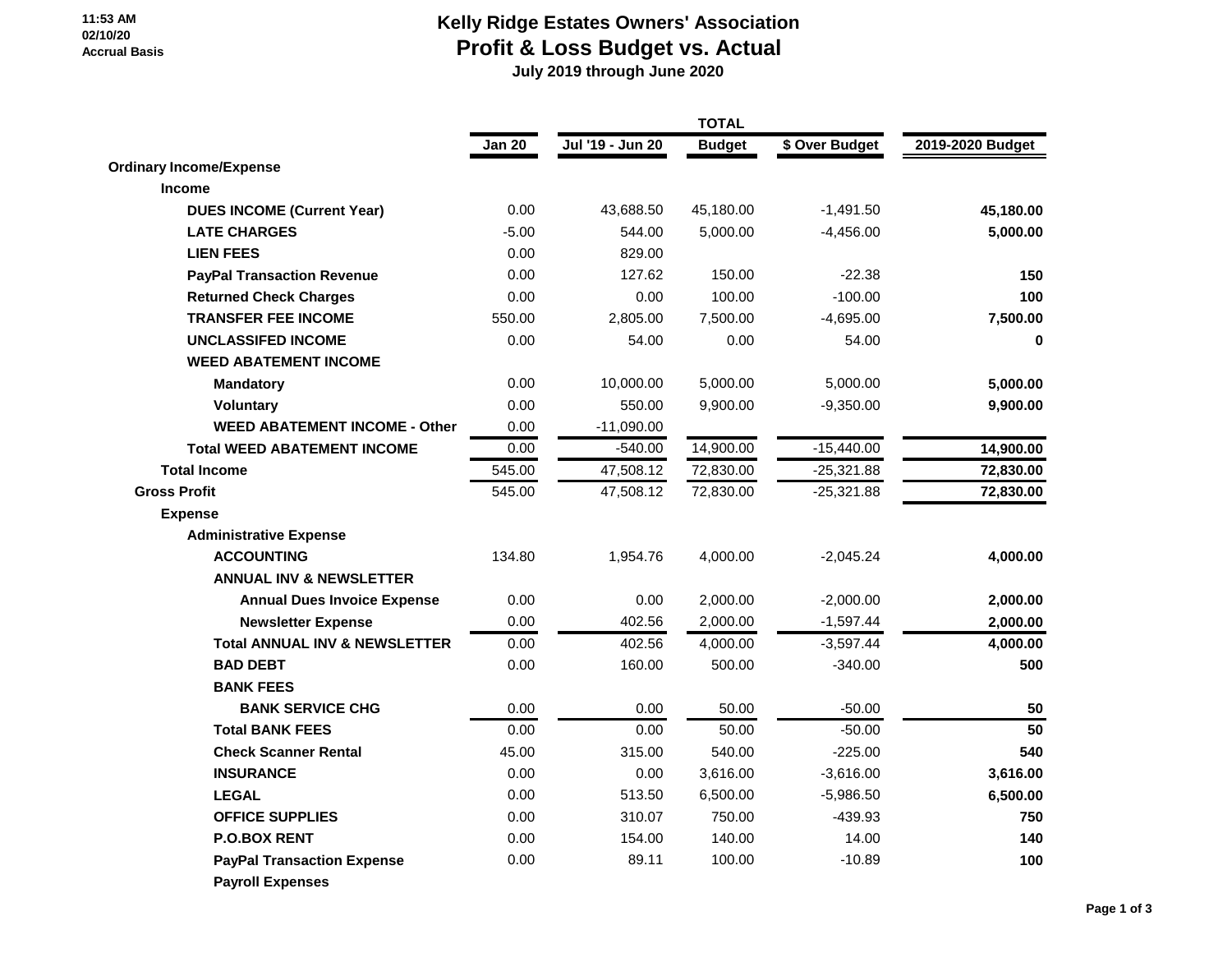### **11:53 AM 02/10/20 Accrual Basis**

### **Kelly Ridge Estates Owners' Association Profit & Loss Budget vs. Actual**

 **July 2019 through June 2020**

|                                            | <b>Jan 20</b> | Jul '19 - Jun 20 | <b>Budget</b> | \$ Over Budget | 2019-2020 Budget |
|--------------------------------------------|---------------|------------------|---------------|----------------|------------------|
| <b>Employer Taxes</b>                      | 0.00          | 0.00             | 0.00          | 0.00           | 0                |
| <b>Mileage Reimbursement</b>               | 0.00          | 0.00             | 0.00          | 0.00           | 0                |
| <b>Wages</b>                               | 0.00          | 0.00             | 0.00          | 0.00           | $\bf{0}$         |
| <b>Payroll Expenses - Other</b>            | 0.00          | 0.00             | 0.00          | 0.00           | $\bf{0}$         |
| <b>Total Payroll Expenses</b>              | 0.00          | 0.00             | 0.00          | 0.00           | 0                |
| <b>POSTAGE</b>                             |               |                  |               |                |                  |
| <b>BULK PERMIT FEE</b>                     | 0.00          | 235.00           | 235.00        | 0.00           | 235              |
| <b>POSTAGE - Other</b>                     | 0.00          | 19.28            | 900.00        | $-880.72$      | 900              |
| <b>Total POSTAGE</b>                       | 0.00          | 254.28           | 1,135.00      | $-880.72$      | 1,135.00         |
| <b>PRINTING</b>                            | 0.00          | $-1.00$          | 300.00        | $-301.00$      | 300              |
| <b>Rent Expense</b>                        | 425.00        | 3,400.00         | 5,100.00      | $-1,700.00$    | 5,100.00         |
| <b>TELEPHONE &amp; INTERNET</b>            | 160.62        | 1,033.83         | 2,000.00      | $-966.17$      | 2,000.00         |
| <b>Utilities</b>                           | 51.43         | 377.20           | 550.00        | $-172.80$      | 550              |
| <b>Total Administrative Expense</b>        | 816.85        | 8,963.31         | 29,281.00     | $-20,317.69$   | 29,281.00        |
| <b>AUTO/MILEAGE EXPENSE</b>                | 122.96        | 612.48           | 0.00          | 612.48         | 0                |
| <b>Bank Service Charges</b>                | 0.00          | 0.00             | 0.00          | 0.00           | 0                |
| <b>Communications and Event Exp.</b>       |               |                  |               |                |                  |
| <b>SPECIAL EVENTS</b>                      |               |                  |               |                |                  |
| <b>Annual Meeting Expense</b>              | 0.00          | 0.00             | 400.00        | $-400.00$      | 400              |
| <b>CHRISTMAS TREE LIGHTING</b>             | 0.00          | 0.00             | 300.00        | $-300.00$      | 300              |
| <b>Meet &amp; Greet</b>                    | 0.00          | 0.00             | 200.00        | $-200.00$      | 200              |
| <b>Summer BBQ</b>                          | 0.00          | 0.00             | 200.00        | $-200.00$      | 200              |
| <b>SPECIAL EVENTS - Other</b>              | 0.00          | 279.74           | 300.00        | $-20.26$       | 300              |
| <b>Total SPECIAL EVENTS</b>                | 0.00          | 279.74           | 1,400.00      | $-1,120.26$    | 1,400.00         |
| <b>WEB SITE</b>                            | 0.00          | 646.70           | 235.00        | 411.70         | 235              |
| <b>Total Communications and Event Exp.</b> | 0.00          | 926.44           | 1,635.00      | $-708.56$      | 1,635.00         |
| <b>COPY CHARGES</b>                        | 19.33         | 17.33            |               |                |                  |
| <b>Executive Expenses</b>                  |               |                  |               |                |                  |
| <b>APRIL BALLOT MAILING</b>                | 0.00          | 0.00             | 2,500.00      | $-2,500.00$    | 2,500.00         |
| <b>CLEANUP PROJECT FALL</b>                | 0.00          | 5,219.02         | 1,500.00      | 3,719.02       | 1,500.00         |
| <b>CLEANUP PROJECT SPRING</b>              | 0.00          | 0.00             | 1,500.00      | $-1,500.00$    | 1,500.00         |
| <b>Security</b>                            | 0.00          | 0.00             | 500.00        | $-500.00$      | 500              |
| <b>Weed Abatement</b>                      |               |                  |               |                |                  |